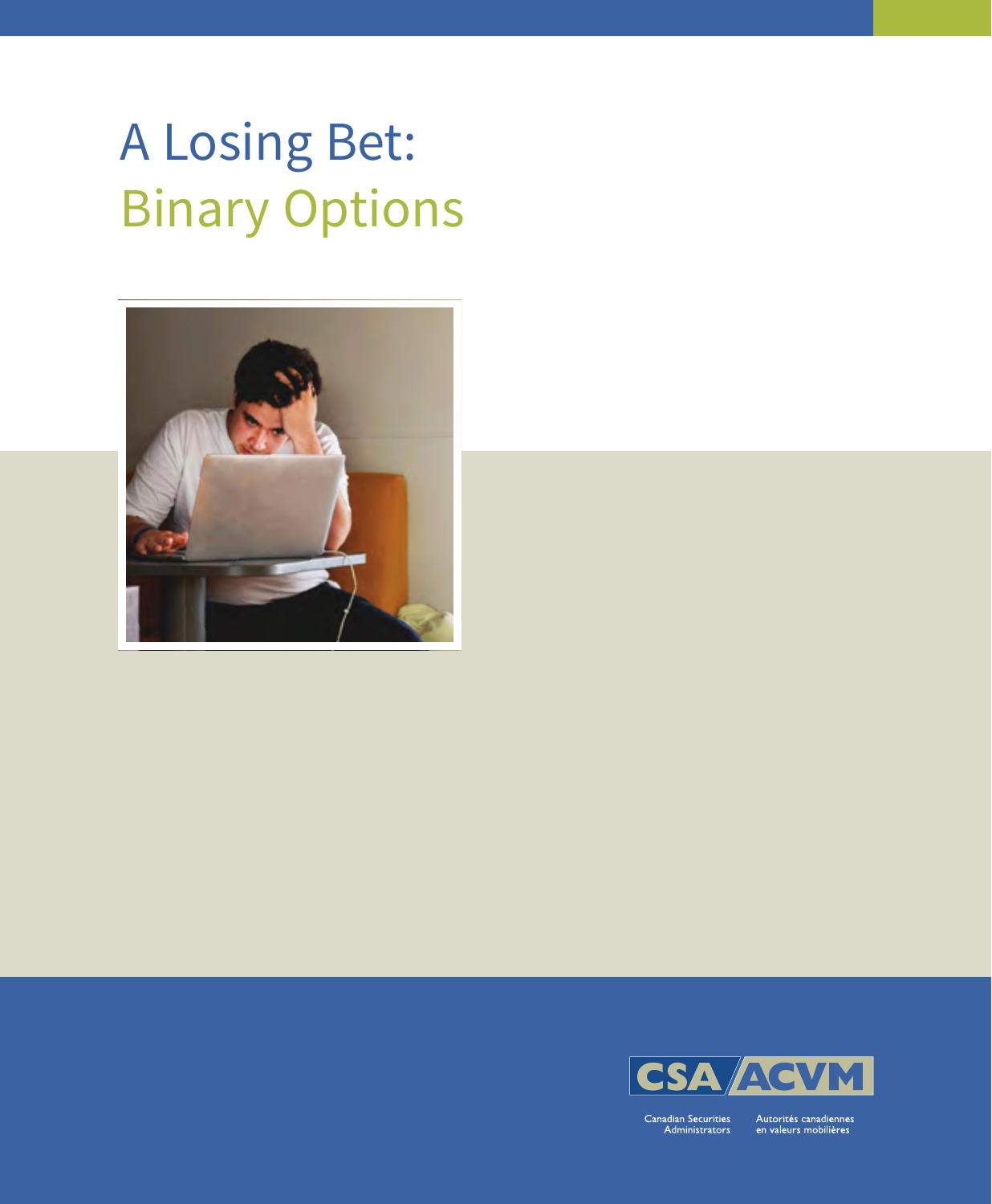### What are Binary Options?

*"Binary options – the latest investment scam that's costing victims everything."*   **- CBC, March 2017**

Binary Options are a sort of 'wager' where investors bet on the performance of an underlying asset, often a currency, stock index, or share, usually over a short period of time—sometimes minutes or even seconds. When that period is up, the investor receives a predetermined payout or loses his wager. It's an "all or nothing" proposition. In some instances, no actual trading takes place—the sales pitch is just a channel to steal money.

**A request to send money offshore to an unregistered firm is a red flag for investment fraud.** 

### **No person can legally offer, sell, or otherwise trade a binary option shorter than 30 days to an individual in Canada.**

Multilateral Instrument 91-102 *Prohibition of Binary Options* prohibits advertising, offering, selling or otherwise trading binary options shorter than 30 days to an individual.

In ALL of Canada, there are no individuals or firms registered to sell these products. If a firm claims to be registered, don't take their word for it. Check for yourself at **[aretheyregistered.ca](http://www.aretheyregistered.ca)**

**For more information, visit binaryoptionsfraud.ca**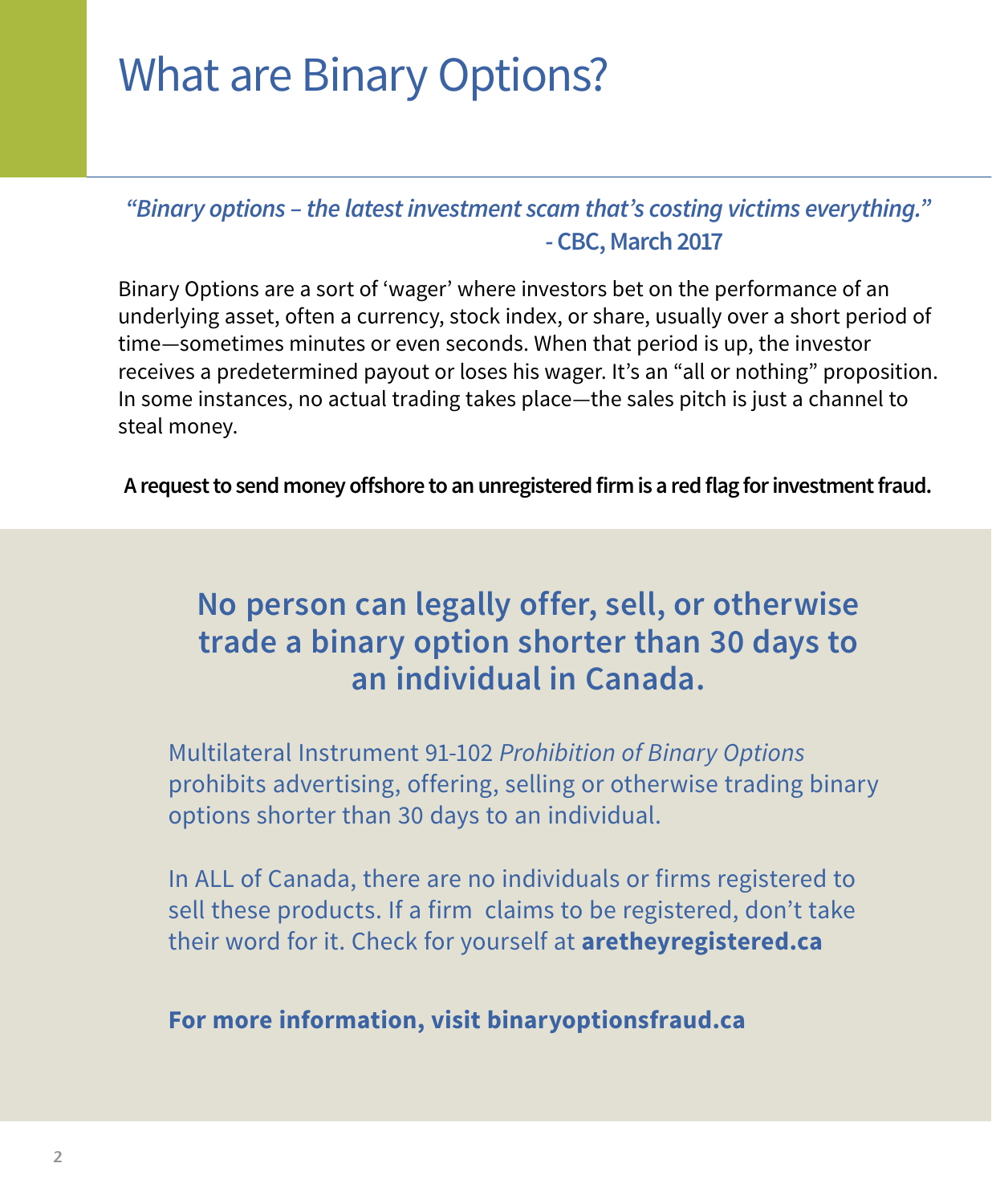### Common Traits of Binary Options Websites

There are hundreds of fraudulent Binary Options websites on the Internet, and for each site that shuts down, more appear. These sites share many things in common. *Binary Options trading* sites typically feature:

- Trial accounts to get you hooked
- Offers of free 'bonus' money when you open a new account
- • Claims that Binary Options trading is 'low risk'
- • Promises of high returns, often in a short amount of time
- A variety of payment options to fund an account, including credit cards
- Some websites will feature a Canadian phone number. These companies are not actually located in Canada—they use Voice Over Internet Protocol (VOIP) phones to disguise their actual location.

*Binary Options marketing* websites will provide Binary Options news, reviews and ratings, as well as "testimonials" and videos of individuals claiming to have made thousands of dollars through Binary Options trading. This gives victims a false sense of legitimacy of Binary Options trading sites. In reality, these websites **receive kickbacks for funneling victims to particular Binary Options trading websites.** 

#### **Global Connections**

The majority of Binary Options trading firms are based in foreign countries, where it can be extremely difficult to enforce your legal rights and where there may be little to no financial regulation. These firms typically operate under a variety of false names and addresses to shield their owners' true identities from authorities, regulators, and potential victims—you never really know who you're dealing with.

These firms have targeted individuals in Canada and around the world, with losses totalling billions of dollars.

*The Scotland Herald* called Binary Options, *"Britain's biggest Internet scam."*\*

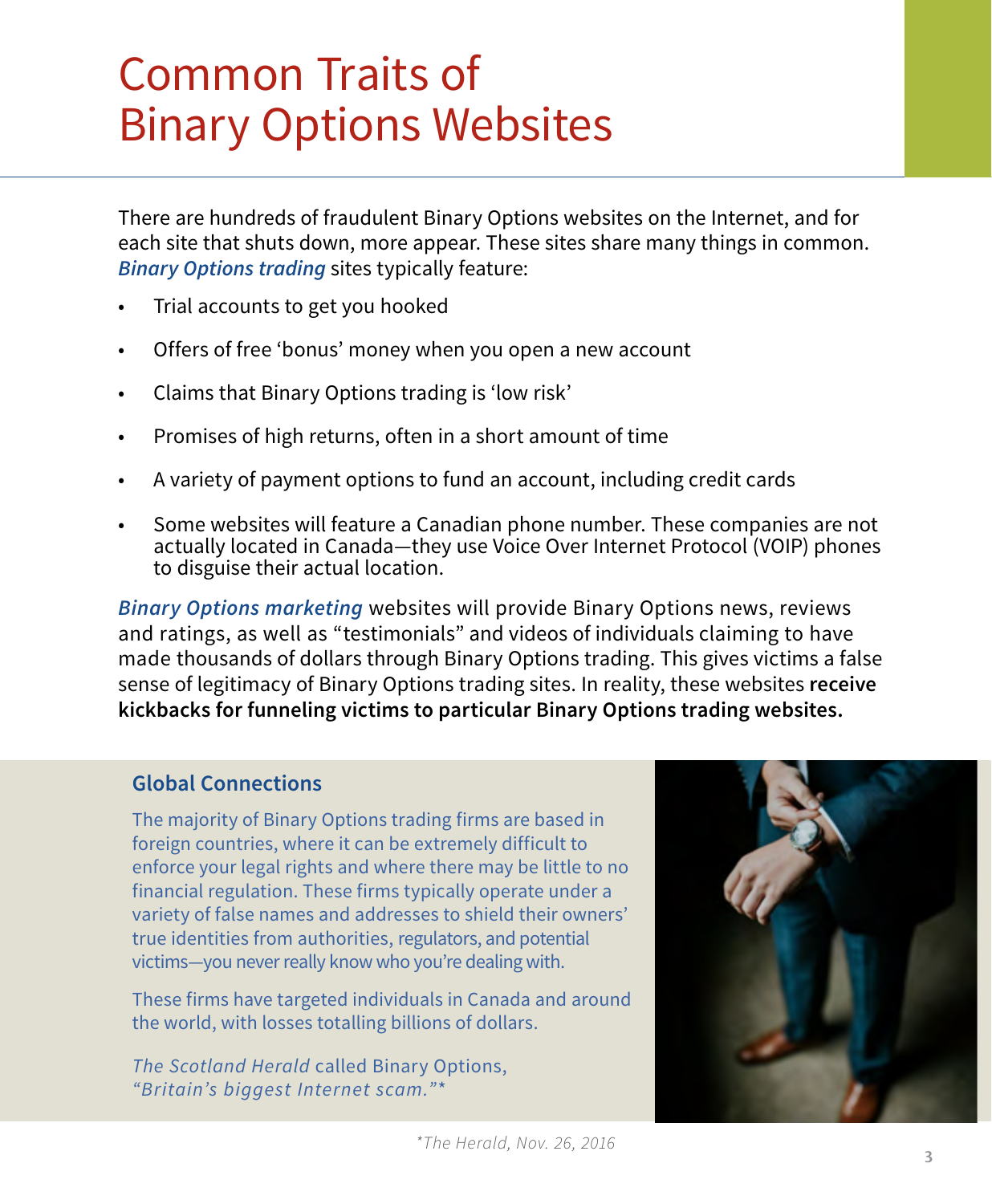### How you could be victimized

### **The Approach**

Binary Options firms typically use social media, online ads, chat programs, unsolicited texts, and cold calls to contact potential targets.

These companies spend considerable time and money to place ads on popular websites and social media platforms. These ads typically direct you to an attractive and well-designed website that can look very legitimate. Automated robo-calls often sound legitimate, prompting you to press a number and stay on the line to speak to a 'trader.'

Whether first contact is online or by phone, you will be referred to a so-called 'expert trader.' These scammers work from a script to sound more professional. They are often very friendly, but are trained to use high-pressure sales tactics on their targets.

#### **The Pitch**

The experienced 'trader' will help you set up an account, give you 'free' money to test out the trading platform, then get you to 'invest' your own money via credit card, pre-loaded card or money transfer. Victims are usually promised impressive returns on a small initial investment, sometimes as little as \$250. Potential victims are told



how easy it is to 'trade', and the experienced trader will help guide your decisions. In reality, these trades are often fabricated you will always have initial success in order to build your trust, but they may not actually be trading anything.

Once you try to withdraw money from or close your account, or if they believe you're catching on to their scam, the 'trader' will stop all communication with you. Phone calls and emails won't be returned or replied to.

The 'trader' may use any credit or personal information you've given them to access any remaining or additional funds they can. After they have stolen your money, they disappear.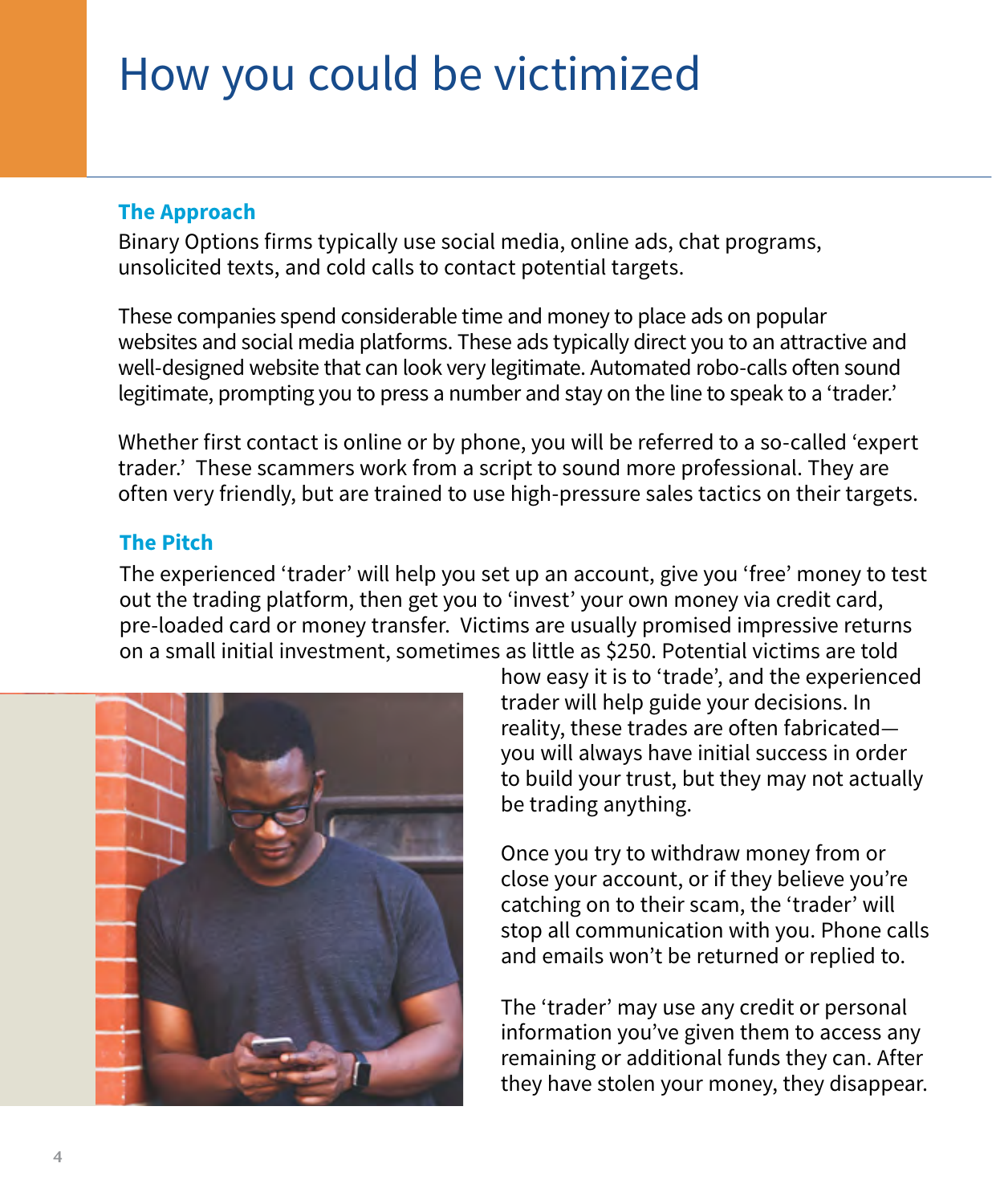## Protecting yourself

The following financial safety tips can help you defend yourself from scammers.

### **Tips to Remember:**

- Never send money to anyone you met via an unsolicited call or email
- Never give out sensitive personal information online or over the phone
- Do not give out your credit card information to pay for an investment
- Always research an investment before making a commitment
- Check statements (e.g. bank, credit card) regularly to make sure no unauthorized purchases, or charges have been made by vendors you do not know
- Make sure the firm and/or individual you're dealing with are registered by checking their professional registration status at **[aretheyregistered.ca](http://www.aretheyregistered.ca)**
- • Check out **www.binaryoptionsfraud.ca** to find information on Binary Options fraud in Canada

### **REMEMBER: ALWAYS verify the registration of a firm or individual before investing.**



### **You don't have to be wealthy to be scammed**

Many victims of Binary Options fraud are average people students, blue collar workers, seniors—who simply made the mistake of thinking they'd found a great way to make money.

Victims have seen their life savings drained, RSPs lost, and money for postsecondary education swindled away.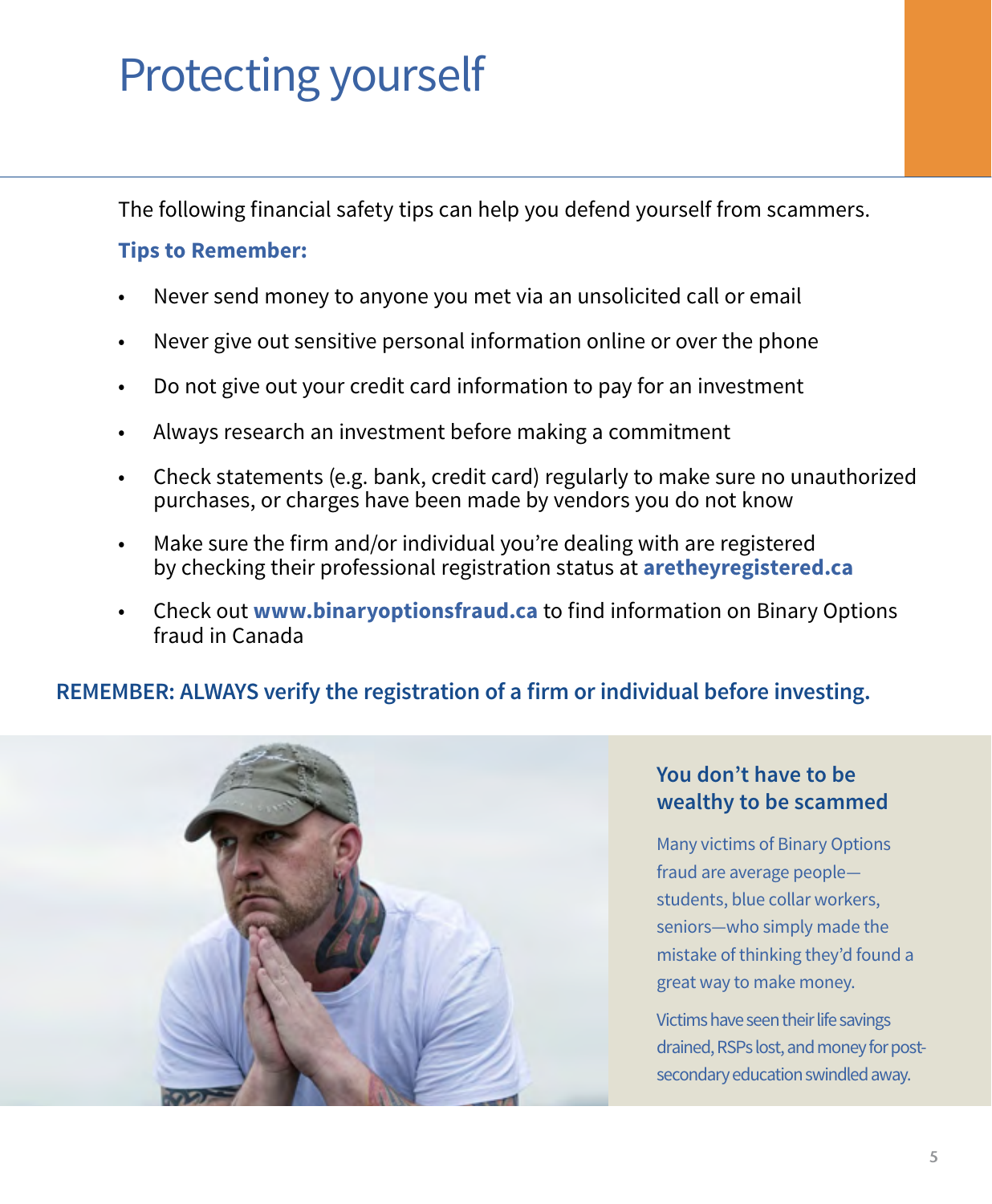### Revictimization

#### **You can be a victim of fraud more than once**

Once you've been the target of a scam, you may be targeted again. In fact, 25%<sup>2</sup> of fraud victims are defrauded a second time. This is known as 'revictimization,' or a 'recovery room' scam. Here's how it often works:

- 1. The person who scammed you keeps your contact/personal information, or sells it to someone else.
- 2. After some time has passed, you're contacted again—either by the first scam artist or by a new one.
- 3. The caller explains that they can help recover some or all of your lost money, but you'll need to pay a "transaction fee," "administration fee," or "tax" first. This is usually a significant percentage of the amount you originally invested.
- 4. When you pay this fee or tax, they will cut off contact and you won't get your money back.

*Don't send money*— report the scam to your local securities regulator.

*<sup>2</sup> Canadian Securities Administrators. October 2007. 2007 CSA Investor Study: Understanding the Social Impact of Investment Fraud.*

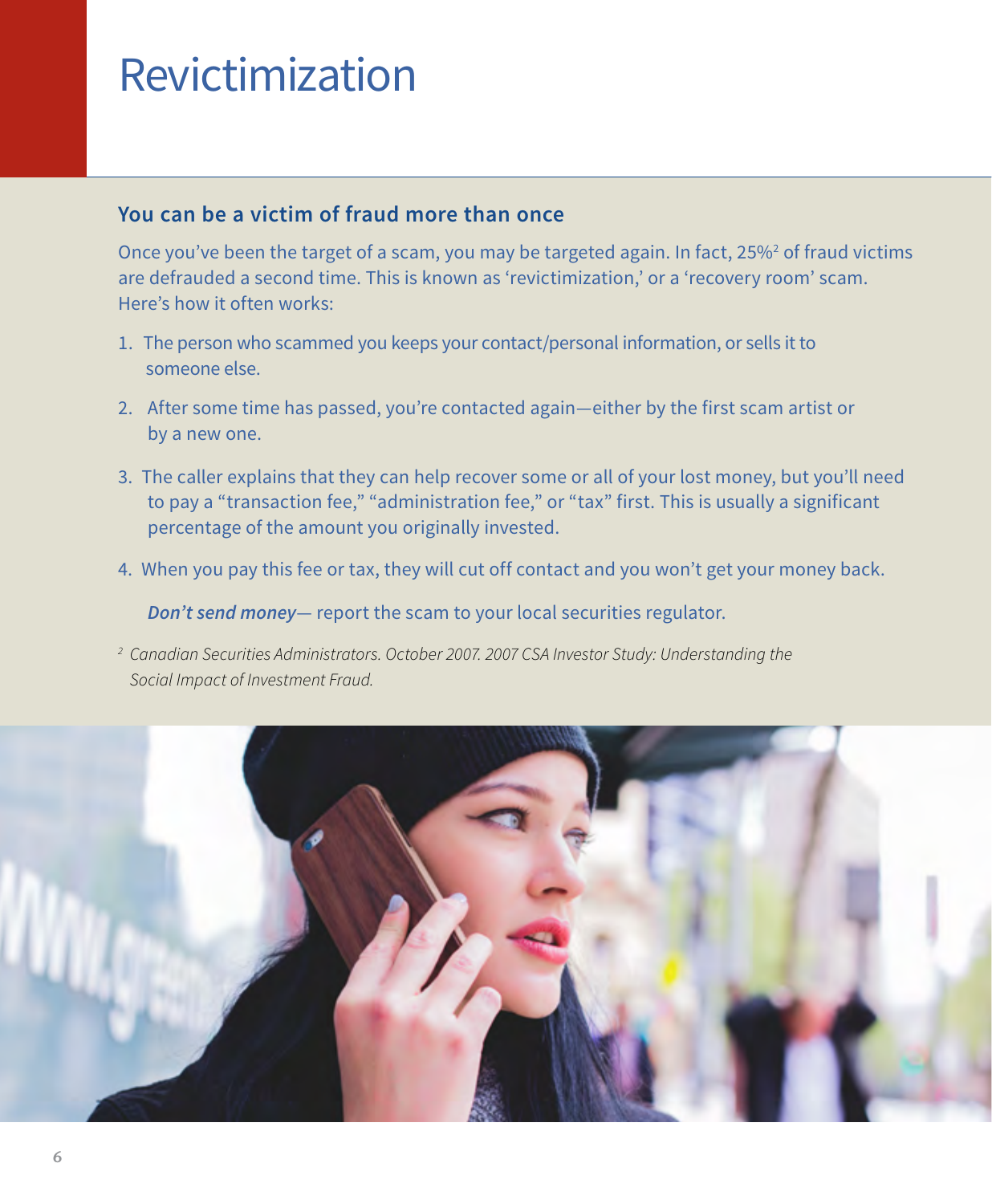## Binary Options fraud checklist

Most scams, including Binary Options fraud, have some common warning signs that are fairly easy to spot. Before you invest, ask yourself these questions:

#### **1. Were you promised a high return on a low-risk investment?** One of the first rules of investing is that higher return equals higher risk. In other words, the more money you can potentially make on an investment, the higher the risk of losing some or all of your investment.

### **2. Did you have enough time to make a decision?**

Never feel pressured into buying an investment on the spot. If you hear things like "act fast," "one-time opportunity" or "buy now before it's too late," the person you're talking to likely has something to hide.

### **3. Were you given confidential or "inside" information?**

A scam artist may claim to have information that nobody else knows about a company. You have no way of knowing if this "inside" information is true. And even if it is, trading on inside information is *illegal* in Canada.

#### **4. Can you verify the investment with a credible source?**

If you receive an unsolicited investment opportunity, get a second opinion from a registered financial adviser, lawyer, or accountant.

#### **5. Is the person who contacted you registered?**

Anyone who tries to sell you an investment or give you investment advice must be registered unless they have an exemption. You can contact your local securities regulator to check if someone is registered, or visit **[aretheyregistered.ca](http://www.aretheyregistered.ca)**

### **6. Do they want access to financial information?**

Have they asked you to provide a credit card (standard, pre-paid, or pre-loaded), a money order or bank transfer information? Have they suggested taking out a loan?

 **If you checked ANY of the RED boxes, it may be a scam.**

**If you think it's a scam—** Don't be afraid to say no. Just hang up the phone, delete the email, or walk away.



 $\Box$  Y  $\Box$  N

 $\Box$ Y  $\Box$ N

 $\Box$ Y  $\Box$ N

 $\Box$ Y  $\Box$ N

**N**Y I IN